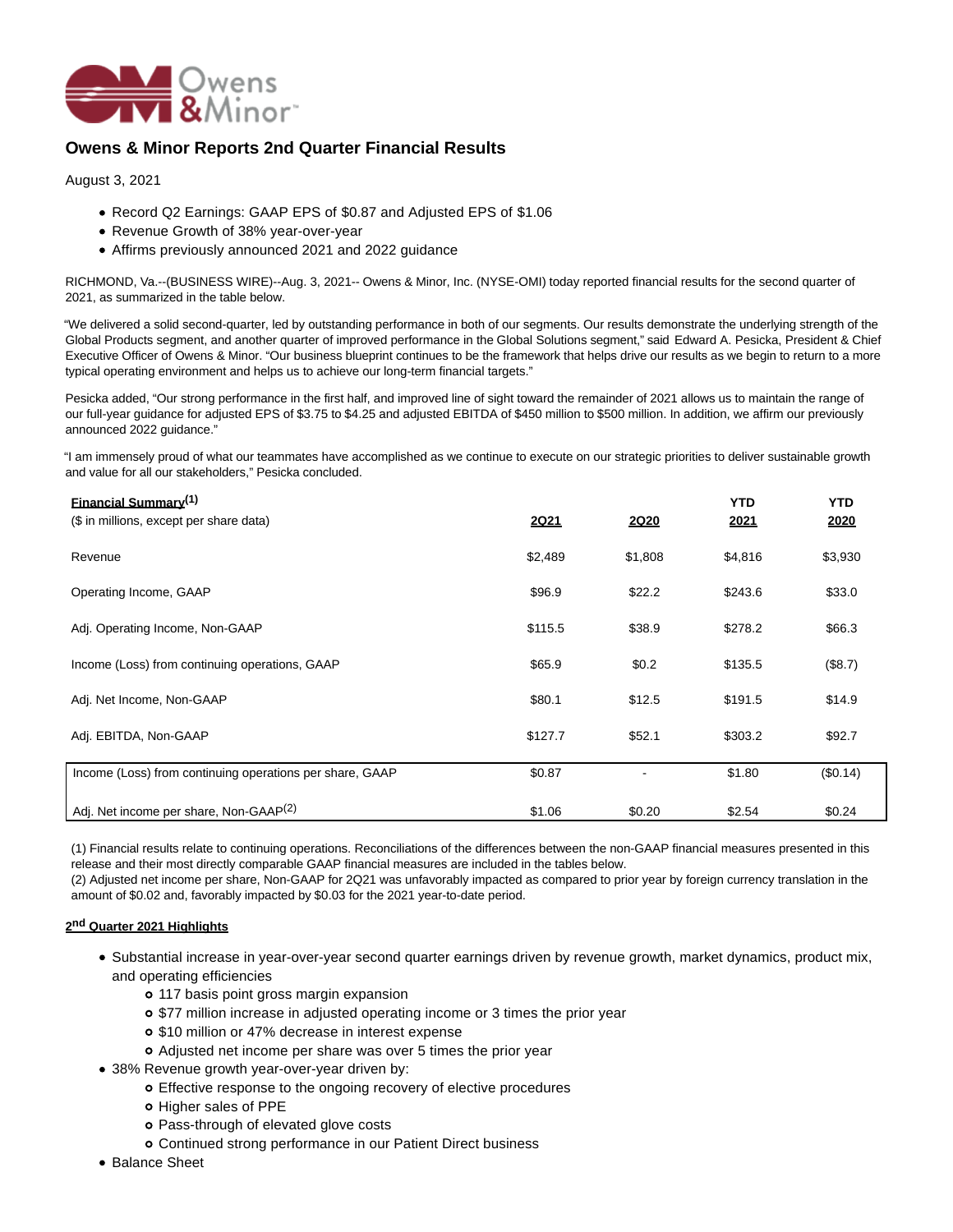- Total net debt at the end of the quarter was \$964 million
- Leverage ratio of net debt to trailing twelve-months adjusted EBITDA was 1.8 times
- Business Highlights
	- Launched the non-profit [Owens & Minor Foundation](https://cts.businesswire.com/ct/CT?id=smartlink&url=https%3A%2F%2Finvestors.owens-minor.com%2Fnews-releases%2Fnews-release-details%2Fowens-minor-launches-non-profit-foundation-reaffirms-decades&esheet=52470096&newsitemid=20210803005206&lan=en-US&anchor=Owens+%26amp%3B+Minor+Foundation&index=1&md5=e0f75b0598f5babbaec8354093583427) supported by a \$10 million initial endowment, committed to building healthier communities by supporting trusted charitable and civic organizations
	- Released inaugural [ESG report o](https://cts.businesswire.com/ct/CT?id=smartlink&url=https%3A%2F%2Finvestors.owens-minor.com%2Fnews-releases%2Fnews-release-details%2Fowens-minor-releases-inaugural-environmental-social-and&esheet=52470096&newsitemid=20210803005206&lan=en-US&anchor=ESG+report&index=2&md5=937cfd5d625e2d5f319d0aad5be332a1)utlining the Company's focus and contributions in the areas of empowering teammates, caring for customers and communities, operating responsibly, and ensuring environmental stewardship
	- Announced a seven-month [electric truck pilot program w](https://cts.businesswire.com/ct/CT?id=smartlink&url=https%3A%2F%2Finvestors.owens-minor.com%2Fnews-releases%2Fnews-release-details%2Fowens-minor-pursues-sustainable-solutions-healthcare-through&esheet=52470096&newsitemid=20210803005206&lan=en-US&anchor=electric+truck+pilot+program&index=3&md5=1482f0010b70b1d516b548ae19150d4c)ith Penske Logistics and Penske Truck Leasing for large-scale deliveries to hospitals
	- o Hosted an [Investor Day](https://cts.businesswire.com/ct/CT?id=smartlink&url=https%3A%2F%2Finvestors.owens-minor.com%2Fevents-presentations&esheet=52470096&newsitemid=20210803005206&lan=en-US&anchor=Investor+Day&index=4&md5=16a7eb9e055d443e4e53e91a7b05cd48) in May outlining long-term strategy to drive sustainable growth targeting adjusted EBITDA in excess of \$650 million and adjusted earnings per share of more than \$6.00 by 2026
	- Received two prestigious [supplier awards](https://cts.businesswire.com/ct/CT?id=smartlink&url=https%3A%2F%2Finvestors.owens-minor.com%2Fnews-releases%2Fnews-release-details%2Fowens-minor-receives-prestigious-supplier-awards-recognition&esheet=52470096&newsitemid=20210803005206&lan=en-US&anchor=supplier+awards&index=5&md5=aaf7324afff312b2adc569d359f2dcd0) from Premier, Inc. for exemplary pandemic response:
		- 2021 Supplier Legacy Award
		- COVID-19 Award for Most Supportive Supplier

#### **Financial Outlook**

The Company maintains its expectation of adjusted net income for 2021 to be in a range of \$3.75 to \$4.25 per share and adjusted EBITDA in the range of \$450 million to \$500 million. The Company also remains positioned to deliver its previously announced guidance for 2022.

Although the Company does provide guidance for adjusted net income per share and adjusted EBITDA (which are non-GAAP financial measures), it is not able to forecast the most directly comparable measures calculated and presented in accordance with GAAP without unreasonable effort. Certain elements of the composition of the GAAP amounts are not predictable, making it impracticable for the Company to forecast. Such elements include, but are not limited to restructuring and acquisition charges. As a result, no GAAP guidance or reconciliation of the Company's adjusted net income per share guidance or adjusted EBITDA guidance is provided. For the same reasons, the Company is unable to assess the probable significance of the unavailable information, which could have a potentially significant impact on its future GAAP financial results. The outlook is based on certain assumptions that are subject to the risk factors discussed in the Company's filings with the Securities and Exchange Commission ("SEC").

#### **Investor Conference Call for 2nd Quarter Financial Results**

Owens & Minor executives will host a conference call at 8:30 a.m. EDT today, August 3, 2021, to discuss the results. Participants may access the call at 866-393-1604. The international dial-in number is 224-357-2191. A replay of the call will be available for one week by dialing 855-859-2056. The access code for the conference call, international dial-in and replay is 4479468. A webcast of the event will be available a[t www.owens-minor.com](https://cts.businesswire.com/ct/CT?id=smartlink&url=http%3A%2F%2Fwww.owens-minor.com&esheet=52470096&newsitemid=20210803005206&lan=en-US&anchor=www.owens-minor.com&index=6&md5=49498772b38ce6ed7c9a566a093493f4) under the Investor Relations section.

#### **Safe Harbor**

This release is intended to be disclosure through methods reasonably designed to provide broad, non-exclusionary distribution to the public in compliance with the SEC's Fair Disclosure Regulation. This release contains certain ''forward-looking'' statements made pursuant to the Safe Harbor provisions of the Private Securities Litigation Reform Act of 1995. These statements include, but are not limited to, the statements in this release regarding our expectations with respect to our 2021 and 2022 financial performance and our 2026 financial targets, as well as other statements related to the impact of COVID-19 on the Company's results and operations and the Company's expectations regarding the performance of its business. Forward-looking statements involve known and unknown risks and uncertainties that may cause our actual results in future periods to differ materially from those projected or contemplated in the forward-looking statements. Investors should refer to Owens & Minor's Annual Report on Form 10-K for the year ended December 31, 2020, filed with the SEC including the sections captioned "Cautionary Note Regarding Forward-Looking Statements" and "Item 1A. Risk Factors," and subsequent annual reports on Form 10-K, quarterly reports on Form 10-Q and current reports on Form 8-K filed with or furnished to the SEC, for a discussion of certain known risk factors that could cause the Company's actual results to differ materially from its current estimates. These filings are available at [www.owens-minor.com.](https://cts.businesswire.com/ct/CT?id=smartlink&url=http%3A%2F%2Fwww.owens-minor.com&esheet=52470096&newsitemid=20210803005206&lan=en-US&anchor=www.owens-minor.com&index=7&md5=82b7feeb831dc0d5f83e29455c2fae1e) Given these risks and uncertainties, Owens & Minor can give no assurance that any forward-looking statements will, in fact, transpire and, therefore, cautions investors not to place undue reliance on them. Owens & Minor specifically disclaims any obligation to update or revise any forward-looking statements, whether as a result of new information, future developments or otherwise.

#### **About Owens & Minor**

Owens & Minor, Inc. (NYSE: OMI) is a global healthcare solutions company that incorporates product manufacturing, distribution support and innovative technology services to deliver significant and sustained value across the breadth of the industry – from acute care to patients in their home. Aligned to its Mission of Empowering Our Customers to Advance Healthcare™, more than 15,000 global teammates serve over 4,000 healthcare industry customers. A vertically-integrated, predominantly Americas-based footprint enables Owens & Minor to reliably supply its self-manufactured surgical and PPE products. This seamless value chain integrates with a portfolio of products representing 1,200 branded suppliers. Operating continuously since 1882 from its headquarters in Richmond, Virginia, Owens & Minor has grown into a FORTUNE 500 company with operations located across North America, Asia, Europe and Latin America. For more information about Owens & Minor, visi[t owens-minor.com,](http://owens-minor.com/) follow @Owens\_Minor on Twitter and connect on LinkedIn a[t www.linkedin.com/company/owens-&-minor.](https://cts.businesswire.com/ct/CT?id=smartlink&url=http%3A%2F%2Fwww.linkedin.com%2Fcompany%2Fowens-%26-minor&esheet=52470096&newsitemid=20210803005206&lan=en-US&anchor=www.linkedin.com%2Fcompany%2Fowens-%26amp%3B-minor&index=8&md5=5585bae57059d7f6ab88e1270694332a)

#### **Owens & Minor, Inc.**

**Consolidated Statements of Operations (unaudited)** (dollars in thousands, except per share data)

|                    | Three Months Ended June 30, |      |           |
|--------------------|-----------------------------|------|-----------|
|                    | 2021                        | 2020 |           |
| Net revenue        | 2,489,460                   |      | 1,807,719 |
| Cost of goods sold | 2,089,392                   |      | .538,312  |
| Gross margin       | 400.068                     |      | 269,407   |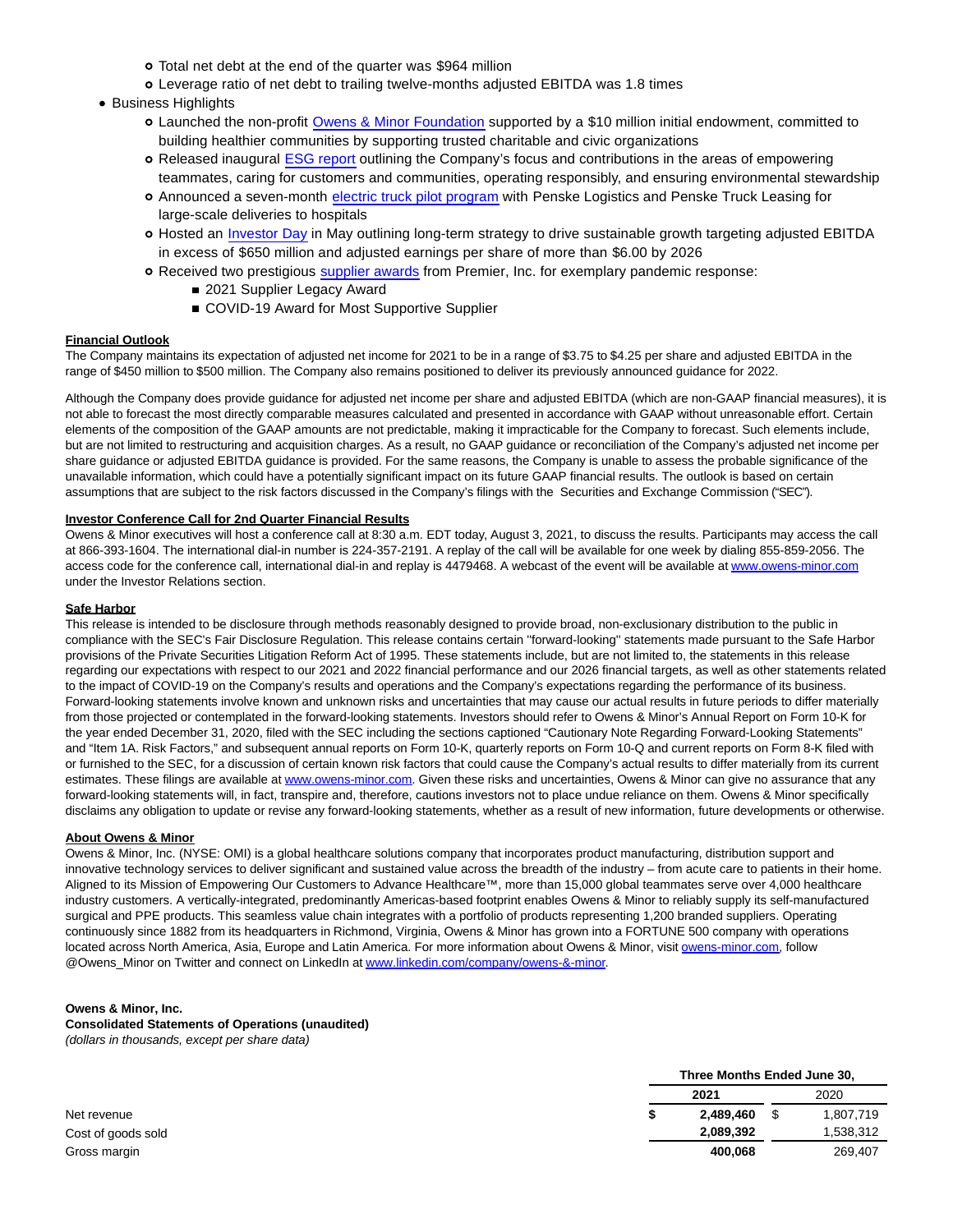| Distribution, selling and administrative expenses            | 294,096    |    | 241,734   |
|--------------------------------------------------------------|------------|----|-----------|
| Acquisition-related and exit and realignment charges         | 8,624      |    | 6,054     |
| Other operating expense (income), net                        | 464        |    | (577)     |
| Operating income                                             | 96,884     |    | 22,196    |
| Interest expense, net                                        | 11,540     |    | 21,605    |
| (Gain) loss on extinguishment of debt                        |            |    | (1,856)   |
| Other expense (income), net                                  | 1,028      |    | (2,696)   |
| Income (loss) from continuing operations before income taxes | 84,316     |    | 5,143     |
| Income tax provision (benefit)                               | 18,420     |    | 4,982     |
| Income (loss) from continuing operations, net of tax         | 65,896     |    | 161       |
| Loss from discontinued operations, net of tax                |            |    | (55, 788) |
| Net income (loss)                                            | 65,896     | S. | (55, 627) |
| Basic income (loss) per common share:                        |            |    |           |
| Income (loss) from continuing operations                     | \$<br>0.90 |    |           |
| Loss from discontinued operations                            |            |    | (0.91)    |
| Net income (loss)                                            | 0.90       | S  | (0.91)    |
| Diluted income (loss) per common share:                      |            |    |           |
| Income (loss) from continuing operations                     | 0.87<br>\$ |    |           |
| Loss from discontinued operations                            |            |    | (0.91)    |
| Net income (loss)                                            | 0.87       |    | (0.91)    |
|                                                              |            |    |           |

# **Owens & Minor, Inc.**

# **Consolidated Statements of Operations (unaudited)**

(dollars in thousands, except per share data)

|                                                              | Six Months Ended June 30, |           |    |           |  |
|--------------------------------------------------------------|---------------------------|-----------|----|-----------|--|
|                                                              |                           | 2021      |    | 2020      |  |
| Net revenue                                                  |                           | 4,815,994 | \$ | 3,930,412 |  |
| Cost of goods sold                                           |                           | 3,973,175 |    | 3,392,445 |  |
| Gross margin                                                 |                           | 842,819   |    | 537,967   |  |
| Distribution, selling and administrative expenses            |                           | 586,796   |    | 495,782   |  |
| Acquisition-related and exit and realignment charges         |                           | 14,587    |    | 12,118    |  |
| Other operating expense (income), net                        |                           | (2, 141)  |    | (2,886)   |  |
| Operating income                                             |                           | 243,577   |    | 32,953    |  |
| Interest expense, net                                        |                           | 25,212    |    | 44,948    |  |
| (Gain) loss on extinguishment of debt                        |                           | 40,433    |    | 2,271     |  |
| Other expense (income), net                                  |                           | 1,598     |    | (1, 977)  |  |
| Income (loss) from continuing operations before income taxes |                           | 176,334   |    | (12, 289) |  |
| Income tax provision (benefit)                               |                           | 40,848    |    | (3,541)   |  |
| Income (loss) from continuing operations, net of tax         |                           | 135,486   |    | (8,748)   |  |
| Loss from discontinued operations, net of tax                |                           |           |    | (58, 203) |  |
| Net income (loss)                                            |                           | 135,486   | \$ | (66, 951) |  |
| Basic income (loss) per common share:                        |                           |           |    |           |  |
| Income (loss) from continuing operations                     | \$                        | 1.87      | S  | (0.14)    |  |
| Loss from discontinued operations                            |                           |           |    | (0.96)    |  |
| Net income (loss)                                            |                           | 1.87      | \$ | (1.10)    |  |
| Diluted income (loss) per common share:                      |                           |           |    |           |  |
| Income (loss) from continuing operations                     | \$                        | 1.80      | \$ | (0.14)    |  |
| Loss from discontinued operations                            |                           |           |    | (0.96)    |  |
| Net income (loss)                                            |                           | 1.80      | \$ | (1.10)    |  |

## **Owens & Minor, Inc.**

**Condensed Consolidated Balance Sheets (unaudited)**

(dollars in thousands)

| <b>June 30,</b> | December 31, |
|-----------------|--------------|
| 2021            | 2020         |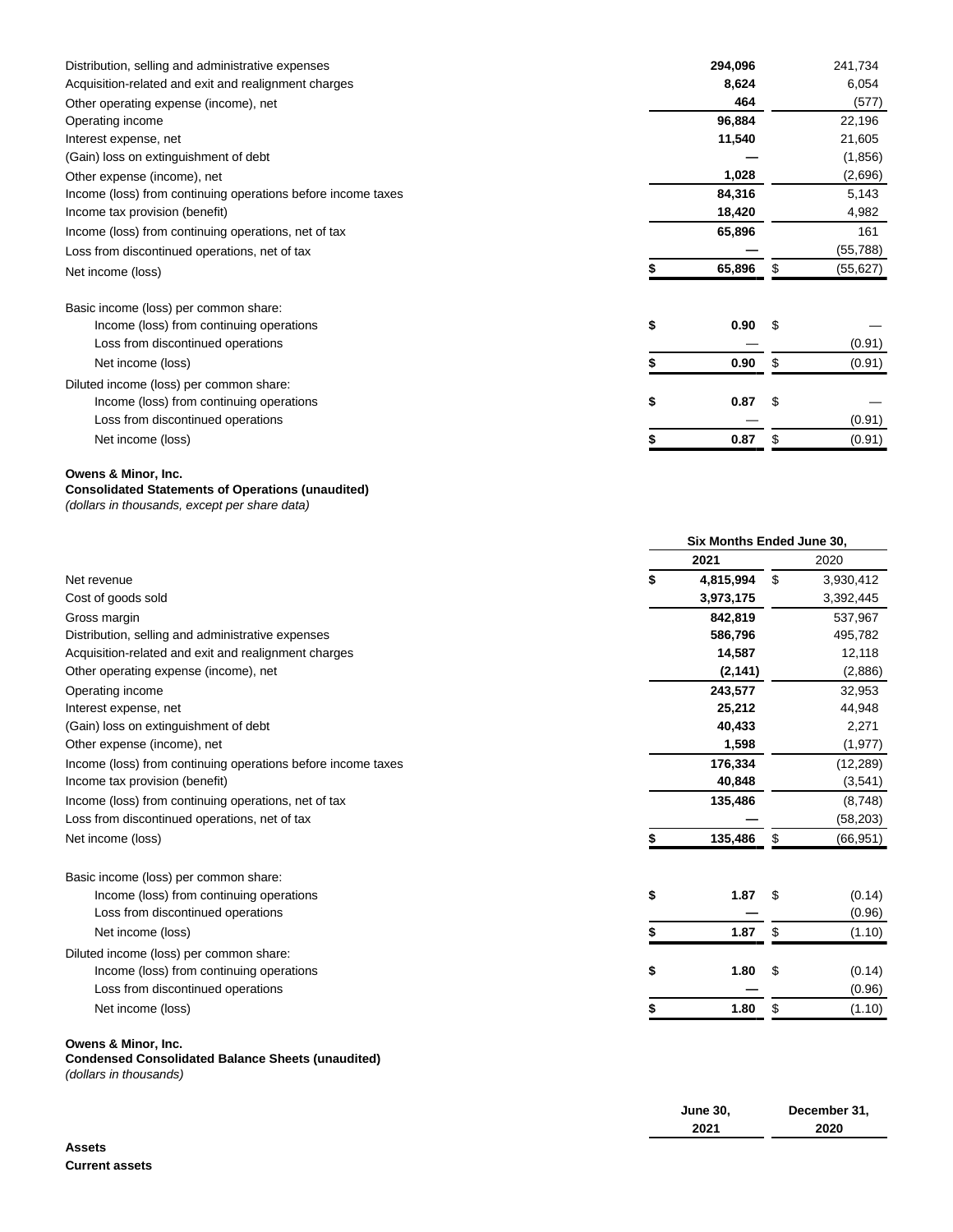| Cash and cash equivalents                                                          | \$<br>45,424    | \$. | 83,058    |
|------------------------------------------------------------------------------------|-----------------|-----|-----------|
| Accounts receivable, net of allowances of \$20,650 and \$19,087                    | 738,573         |     | 700,792   |
| Merchandise inventories                                                            | 1,530,367       |     | 1,233,751 |
| Other current assets                                                               | 87,709          |     | 118,264   |
| <b>Total current assets</b>                                                        | 2,402,073       |     | 2,135,865 |
| Property and equipment, net of accumulated depreciation of \$311,897 and \$284,126 | 306,511         |     | 315,662   |
| Operating lease assets                                                             | 174,952         |     | 144,755   |
| Goodwill                                                                           | 389,864         |     | 394,086   |
| Intangible assets, net                                                             | 221,223         |     | 243,351   |
| Other assets, net                                                                  | 97,206          |     | 101,920   |
| <b>Total assets</b>                                                                | 3,591,829       | \$  | 3,335,639 |
| <b>Liabilities and equity</b>                                                      |                 |     |           |
| <b>Current liabilities</b>                                                         |                 |     |           |
| Accounts payable                                                                   | \$<br>1,126,355 | \$. | 1,000,186 |
| Accrued payroll and related liabilities                                            | 96,081          |     | 109,447   |
| Other current liabilities                                                          | 212,741         |     | 236,094   |
| <b>Total current liabilities</b>                                                   | 1,435,177       |     | 1,345,727 |
| Long-term debt, excluding current portion                                          | 1,007,968       |     | 986,018   |
| Operating lease liabilities, excluding current portion                             | 148,016         |     | 119,932   |
| Deferred income taxes                                                              | 45,327          |     | 50,641    |
| Other liabilities                                                                  | 107,322         |     | 121,267   |
| <b>Total liabilities</b>                                                           | 2,743,810       |     | 2,623,585 |
| <b>Total equity</b>                                                                | 848,019         |     | 712,054   |
| <b>Total liabilities and equity</b>                                                | 3,591,829       |     | 3,335,639 |

#### **Owens & Minor, Inc.**

### **Consolidated Statements of Cash Flows (unaudited)**

(dollars in thousands)

|                                                                                      | Six Months Ended June 30, |            |    |           |
|--------------------------------------------------------------------------------------|---------------------------|------------|----|-----------|
|                                                                                      |                           | 2021       |    | 2020      |
| <b>Operating activities:</b>                                                         |                           |            |    |           |
| Net income (loss)                                                                    | \$                        | 135,486    | \$ | (66, 951) |
| Adjustments to reconcile net income (loss) to cash provided by operating activities: |                           |            |    |           |
| Depreciation and amortization                                                        |                           | 45,501     |    | 48,804    |
| Share-based compensation expense                                                     |                           | 13,040     |    | 7,814     |
| Loss on divestiture                                                                  |                           |            |    | 65,472    |
| Loss on extinguishment of debt                                                       |                           | 40,433     |    | 2,271     |
| Provision for losses on accounts receivable                                          |                           | 15,777     |    | 7,589     |
| Deferred income tax (benefit) expense                                                |                           | (11, 293)  |    | 4,269     |
| Changes in operating lease right-of-use assets and lease liabilities                 |                           | 826        |    | (1,029)   |
| Changes in operating assets and liabilities:                                         |                           |            |    |           |
| Accounts receivable                                                                  |                           | (57, 256)  |    | 37,154    |
| Merchandise inventories                                                              |                           | (298, 294) |    | 107,083   |
| Accounts payable                                                                     |                           | 127,473    |    | 16,395    |
| Net change in other assets and liabilities                                           |                           | (3, 363)   |    | (76, 289) |
| Other, net                                                                           |                           | 4,076      |    | (2, 125)  |
| Cash provided by operating activities                                                |                           | 12,406     |    | 150,457   |
| <b>Investing activities:</b>                                                         |                           |            |    |           |
| Proceeds from divestiture                                                            |                           |            |    | 133,000   |
| Additions to property and equipment                                                  |                           | (14, 630)  |    | (8,733)   |
| Additions to computer software                                                       |                           | (4,051)    |    | (3,409)   |
| Proceeds from sale of property and equipment                                         |                           | 22         |    | 69        |
| Proceeds from cash surrender value of life insurance policies                        |                           |            |    | 6,032     |
| Cash (used for) provided by investing activities                                     |                           | (18, 659)  |    | 126,959   |
| <b>Financing activities:</b>                                                         |                           |            |    |           |
| Proceeds from issuance of debt                                                       |                           | 574,900    |    | 150,000   |
| Repayments under revolving credit facility                                           |                           | (69,900)   |    | (47,900)  |
| Repayments of debt                                                                   |                           | (523, 140) |    | (258,005) |
| Financing costs paid                                                                 |                           | (12, 868)  |    | (10, 367) |
| Cash dividends paid                                                                  |                           | (364)      |    | (311)     |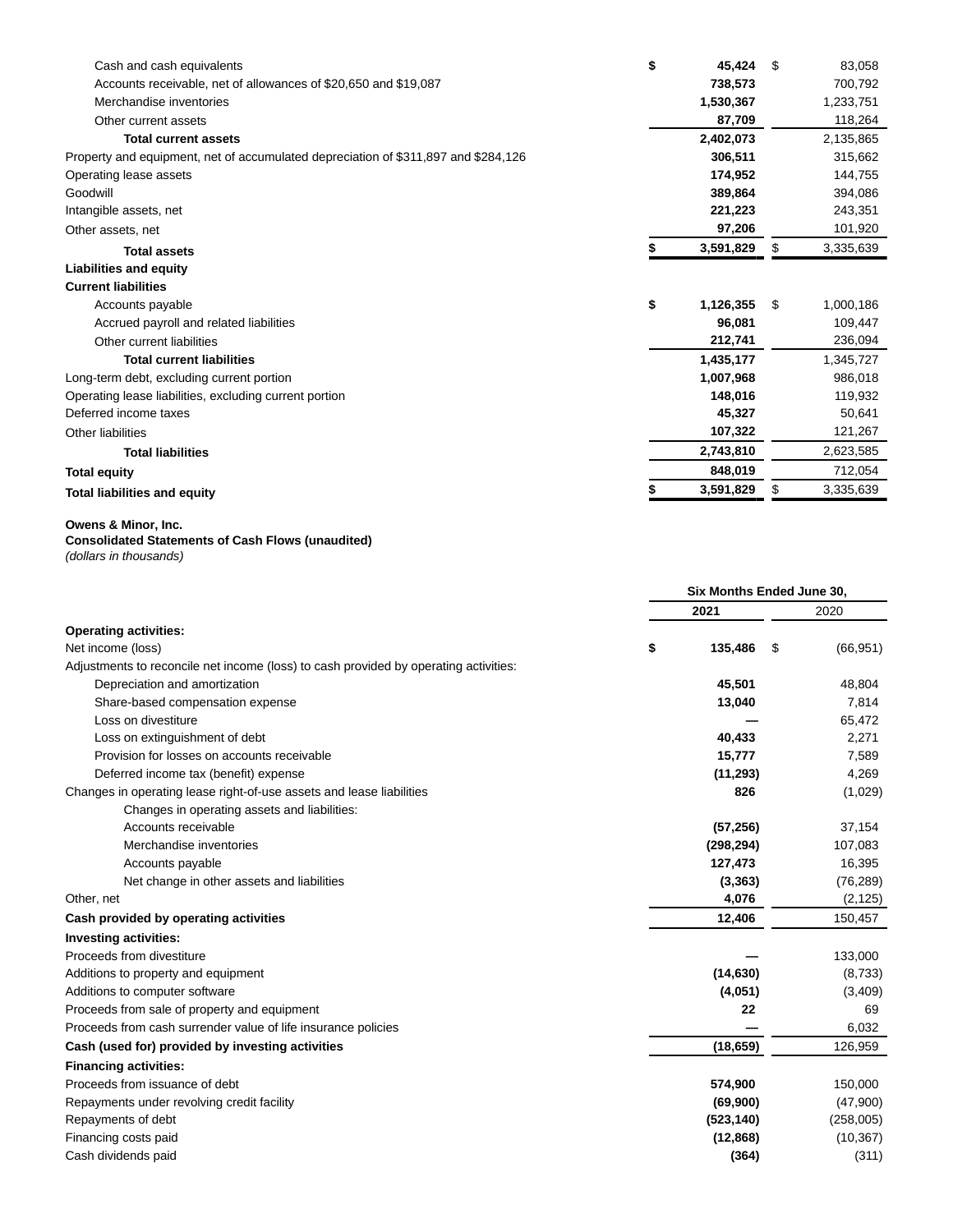| Payment for termination of interest rate swaps                        | (15, 434)    |      |           |
|-----------------------------------------------------------------------|--------------|------|-----------|
| Other, net                                                            | (17, 982)    |      | (4, 479)  |
| Cash used for financing activities                                    | (64, 788)    |      | (171,062) |
| Effect of exchange rate changes on cash and cash equivalents          | (1,718)      |      | 5,412     |
| Net (decrease) increase in cash, cash equivalents and restricted cash | (72, 759)    |      | 111,766   |
| Cash, cash equivalents and restricted cash at beginning of period     | 134,506      |      | 84,687    |
| Cash, cash equivalents and restricted cash at end of period (1)       | 61.747       |      | 196.453   |
| Supplemental disclosure of cash flow information:                     |              |      |           |
| Income taxes paid, net of refunds                                     | \$<br>68.030 | - \$ | 5.975     |
| Interest paid                                                         | \$<br>17.768 |      | 43.840    |

(1) Restricted cash as of June 30, 2021 represents \$16.3 million held in an escrow account as required by the Centers for Medicare & Medicaid Services (CMS) in conjunction with the Bundled Payments for Care Improvement (BPCI) initiatives.

# **Owens & Minor, Inc.**

# **Summary Segment Information (unaudited)**

(dollars in thousands)

|                                                                                                 |                 | Three Months Ended June 30,         |                 |                                       |  |  |
|-------------------------------------------------------------------------------------------------|-----------------|-------------------------------------|-----------------|---------------------------------------|--|--|
|                                                                                                 | 2021            |                                     | 2020            |                                       |  |  |
|                                                                                                 | Amount          | % of<br>consolidated<br>net revenue | Amount          | $%$ of<br>consolidated<br>net revenue |  |  |
| Net revenue:                                                                                    |                 |                                     |                 |                                       |  |  |
| Segment net revenue                                                                             |                 |                                     |                 |                                       |  |  |
| <b>Global Solutions</b>                                                                         | \$<br>1,977,579 | 79.44%                              | \$<br>1,548,639 | 85.67%                                |  |  |
| <b>Global Products</b>                                                                          | 688,568         | 27.66%                              | 370,401         | 20.49%                                |  |  |
| Total segment net revenue                                                                       | 2,666,147       |                                     | 1,919,040       |                                       |  |  |
| Inter-segment revenue                                                                           |                 |                                     |                 |                                       |  |  |
| <b>Global Products</b>                                                                          | (176, 687)      | $(7.10)\%$                          | (111, 321)      | $(6.16)\%$                            |  |  |
| Total inter-segment revenue                                                                     | (176, 687)      |                                     | (111, 321)      |                                       |  |  |
| Consolidated net revenue                                                                        | 2,489,460       | 100.00%                             | \$<br>1,807,719 | 100.00%                               |  |  |
| Operating income:                                                                               |                 | % of segment<br>net revenue         |                 | % of segment<br>net revenue           |  |  |
| <b>Global Solutions</b>                                                                         | \$<br>18,470    | 0.93%                               | \$<br>(10, 141) | $(0.65)\%$                            |  |  |
| <b>Global Products</b>                                                                          | 95,327          | 13.84%                              | 51,774          | 13.98%                                |  |  |
| Inter-segment eliminations                                                                      | 1,737           |                                     | (2,772)         |                                       |  |  |
| Intangible amortization                                                                         | (10, 026)       |                                     | (10, 611)       |                                       |  |  |
| Acquisition-related and exit and realignment charges                                            | (8,624)         |                                     | (6,054)         |                                       |  |  |
| Consolidated operating income                                                                   | \$<br>96,884    | 3.89%                               | \$<br>22,196    | 1.23%                                 |  |  |
| Depreciation and amortization:                                                                  |                 |                                     |                 |                                       |  |  |
| <b>Global Solutions</b>                                                                         | \$<br>9,888     |                                     | \$<br>11,065    |                                       |  |  |
| <b>Global Products</b>                                                                          | 12,712          |                                     | 13,826          |                                       |  |  |
| Consolidated depreciation and amortization                                                      | \$<br>22,600    |                                     | \$<br>24,891    |                                       |  |  |
| Capital expenditures:                                                                           |                 |                                     |                 |                                       |  |  |
| <b>Global Solutions</b>                                                                         | \$<br>6,024     |                                     | \$<br>2,931     |                                       |  |  |
| <b>Global Products</b>                                                                          | 6,034           |                                     | 2,135           |                                       |  |  |
| Discontinued operations                                                                         |                 |                                     | 1,363           |                                       |  |  |
| Consolidated capital expenditures                                                               | 12,058          |                                     | 6,429           |                                       |  |  |
| Owens & Minor, Inc.<br><b>Summary Segment Information (unaudited)</b><br>(dollars in thousands) |                 |                                     |                 |                                       |  |  |

| Six Months Ended June 30, |      |  |  |  |  |  |
|---------------------------|------|--|--|--|--|--|
| 2021                      | 2020 |  |  |  |  |  |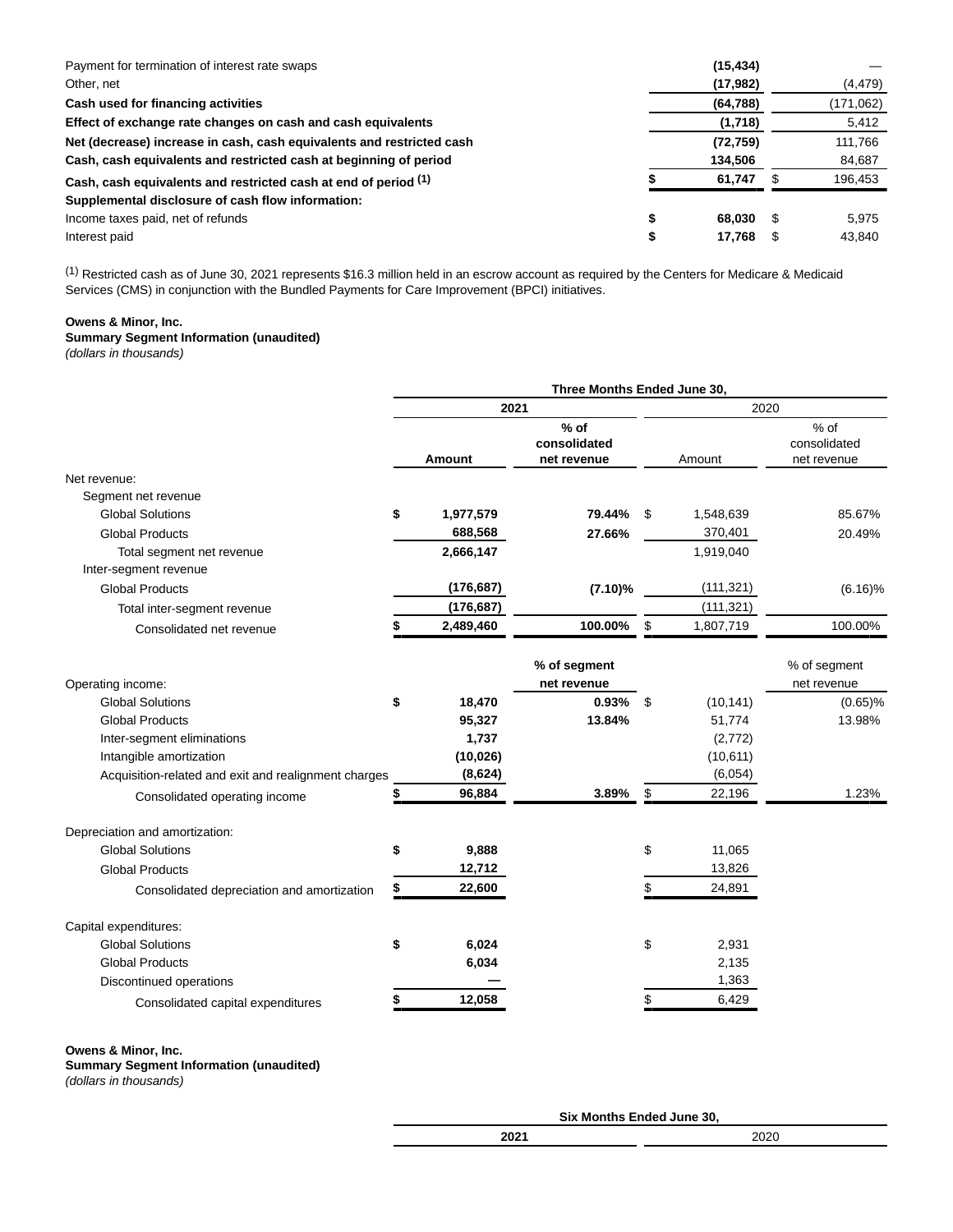|                                                      |    | Amount     | $%$ of<br>consolidated<br>net revenue | Amount          | $%$ of<br>consolidated<br>net revenue |
|------------------------------------------------------|----|------------|---------------------------------------|-----------------|---------------------------------------|
| Net revenue:                                         |    |            |                                       |                 |                                       |
| Segment net revenue                                  |    |            |                                       |                 |                                       |
| <b>Global Solutions</b>                              | \$ | 3,827,088  | 79.47%                                | \$<br>3,396,233 | 86.41%                                |
| <b>Global Products</b>                               |    | 1,347,318  | 27.98%                                | 761,593         | 19.38%                                |
| Total segment net revenue                            |    | 5,174,406  |                                       | 4,157,826       |                                       |
| Inter-segment revenue                                |    |            |                                       |                 |                                       |
| <b>Global Products</b>                               |    | (358, 412) | $(7.45)\%$                            | (227, 414)      | (5.79)%                               |
| Total inter-segment revenue                          |    | (358, 412) |                                       | (227, 414)      |                                       |
| Consolidated net revenue                             |    | 4,815,994  | 100.00%                               | \$<br>3,930,412 | 100.00%                               |
| Operating income:                                    |    |            | % of segment<br>net revenue           |                 | % of segment<br>net revenue           |
| <b>Global Solutions</b>                              | \$ | 27,362     | 0.71%                                 | \$<br>(2,450)   | (0.07)%                               |
| <b>Global Products</b>                               |    | 258,915    | 19.22%                                | 70,345          | 9.24%                                 |
| Inter-segment eliminations                           |    | (8,061)    |                                       | (1,603)         |                                       |
| Intangible amortization                              |    | (20, 052)  |                                       | (21, 221)       |                                       |
| Acquisition-related and exit and realignment charges |    | (14, 587)  |                                       | (12, 118)       |                                       |
| Consolidated operating income                        | \$ | 243,577    | 5.06%                                 | \$<br>32,953    | 0.84%                                 |
| Depreciation and amortization:                       |    |            |                                       |                 |                                       |
| <b>Global Solutions</b>                              | \$ | 19,727     |                                       | \$<br>21,701    |                                       |
| <b>Global Products</b>                               |    | 25,774     |                                       | 27,103          |                                       |
| Consolidated depreciation and amortization           |    | 45,501     |                                       | \$<br>48,804    |                                       |
| Capital expenditures:                                |    |            |                                       |                 |                                       |
| <b>Global Solutions</b>                              | \$ | 9,024      |                                       | \$<br>3,963     |                                       |
| <b>Global Products</b>                               |    | 9,657      |                                       | 5,152           |                                       |
| Discontinued operations                              |    |            |                                       | 3,027           |                                       |
| Consolidated capital expenditures                    | S  | 18,681     |                                       | \$<br>12,142    |                                       |

# **Owens & Minor, Inc.**

**Net Income (Loss) per Common Share (unaudited)**

(dollars in thousands, except per share data)

|                                                      | <b>Three Months Ended</b><br><b>June 30,</b> |           |    | <b>Six Months Ended</b><br><b>June 30,</b> |            |          |           |
|------------------------------------------------------|----------------------------------------------|-----------|----|--------------------------------------------|------------|----------|-----------|
|                                                      |                                              | 2021      |    | 2020                                       | 2021       |          | 2020      |
| Income (loss) from continuing operations, net of tax |                                              | 65,896    | \$ | 161                                        | 135,486    | \$       | (8,748)   |
| Loss from discontinued operations, net of tax        |                                              |           |    | (55,788)                                   |            |          | (58, 203) |
| Net income (loss)                                    |                                              | 65,896    | \$ | (55, 627)                                  | 135,486    | \$       | (66, 951) |
| Weighted average shares outstanding - basic          |                                              | 72,818    |    | 61,128                                     | 72,474     |          | 60,819    |
| Dilutive shares                                      |                                              | 2,987     |    |                                            | 2,791      |          |           |
| Weighted average shares outstanding - diluted        |                                              | 75,805    |    | 61,128                                     | 75,265     |          | 60,819    |
| Basic income (loss) per common share:                |                                              |           |    |                                            |            |          |           |
| Income (loss) from continuing operations             | \$                                           | 0.90      | \$ |                                            | 1.87       | <b>S</b> | (0.14)    |
| Loss from discontinued operations                    |                                              |           |    | (0.91)                                     |            |          | (0.96)    |
| Net income (loss)                                    |                                              | 0.90      | \$ | (0.91)                                     | \$<br>1.87 | \$       | (1.10)    |
| Diluted income (loss) per common share:              |                                              |           |    |                                            |            |          |           |
| Income (loss) from continuing operations             |                                              | $0.87$ \$ |    |                                            | 1.80       | \$.      | (0.14)    |
| Loss from discontinued operations                    |                                              |           |    | (0.91)                                     |            |          | (0.96)    |
| Net income (loss)                                    |                                              | 0.87      | \$ | (0.91)                                     | 1.80       | \$       | (1.10)    |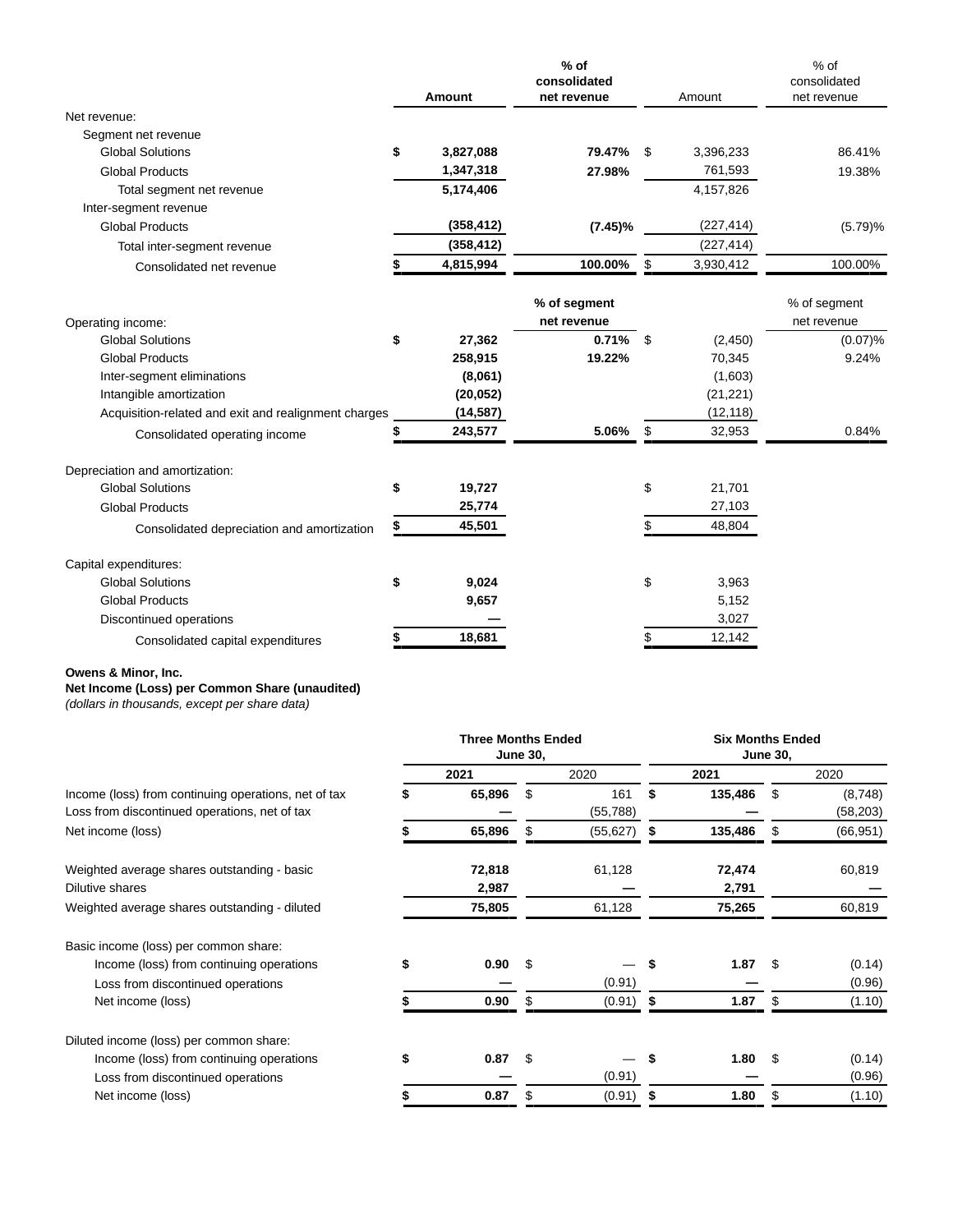#### **Owens & Minor, Inc. GAAP/Non-GAAP Reconciliations (unaudited)** (dollars in thousands, except per share data)

The following table provides a reconciliation of reported operating income and income (loss) from continuing operations to non-GAAP measures used by management.

|                                                                                                   | <b>Three Months Ended</b><br><b>June 30,</b> |          |    |         |    | <b>Six Months Ended</b><br><b>June 30,</b> |    |          |  |  |  |
|---------------------------------------------------------------------------------------------------|----------------------------------------------|----------|----|---------|----|--------------------------------------------|----|----------|--|--|--|
|                                                                                                   |                                              | 2021     |    | 2020    |    | 2021                                       |    | 2020     |  |  |  |
| Operating income, as reported (GAAP)                                                              | \$                                           | 96,884   | \$ | 22,196  | \$ | 243,577                                    | \$ | 32,953   |  |  |  |
| Intangible amortization (1)                                                                       |                                              | 10,026   |    | 10,611  |    | 20,052                                     |    | 21,221   |  |  |  |
| Acquisition-related and exit and realignment charges <sup>(2)</sup>                               |                                              | 8,624    |    | 6,054   |    | 14,587                                     |    | 12,118   |  |  |  |
| Operating income, adjusted (non-GAAP) (Adjusted<br>Operating Income)                              | \$                                           | 115,534  | \$ | 38,861  |    | 278,216                                    |    | 66,292   |  |  |  |
| Operating income as a percent of net revenue (GAAP)                                               |                                              | 3.89%    |    | 1.23%   |    | 5.06%                                      |    | 0.84%    |  |  |  |
| Adjusted operating income as a percent of net revenue<br>(non-GAAP)                               |                                              | 4.64%    |    | 2.15%   |    | 5.78%                                      |    | 1.69%    |  |  |  |
| Income (loss) from continuing operations, as reported<br>(GAAP)                                   | \$                                           | 65,896   | \$ | 161     | \$ | 135,486                                    | \$ | (8,748)  |  |  |  |
| Intangible amortization (1)                                                                       |                                              | 10,026   |    | 10,611  |    | 20,052                                     |    | 21,221   |  |  |  |
| Income tax (benefit) provision (6)                                                                |                                              | (2, 411) |    | 430     |    | (5, 197)                                   |    | (2,831)  |  |  |  |
| Acquisition-related and exit and realignment charges <sup>(2)</sup>                               |                                              | 8,624    |    | 6,054   |    | 14,587                                     |    | 12,118   |  |  |  |
| Income tax (benefit) provision (6)                                                                |                                              | (2,073)  |    | 245     |    | (3,780)                                    |    | (1,616)  |  |  |  |
| (Gain) loss on extinguishment of debt (3)                                                         |                                              |          |    | (1,856) |    | 40,433                                     |    | 2,271    |  |  |  |
| Income tax benefit $(6)$                                                                          |                                              |          |    | (75)    |    | (10, 477)                                  |    | (303)    |  |  |  |
| Other <sup>(4)</sup>                                                                              |                                              | 570      |    | (2,909) |    | 1,140                                      |    | (2, 331) |  |  |  |
| Income tax (benefit) provision $(6)$                                                              |                                              | (137)    |    | (118)   |    | (295)                                      |    | 311      |  |  |  |
| Tax adjustment (5)                                                                                |                                              | (402)    |    |         |    | (402)                                      |    | (5, 187) |  |  |  |
| Income from continuing operations, adjusted (non-GAAP)<br>(Adjusted Net Income)                   | \$                                           | 80,093   | \$ | 12,543  | \$ | 191,547                                    | \$ | 14,905   |  |  |  |
| Income (loss) from continuing operations per diluted<br>common share, as reported (GAAP)          | \$                                           | 0.87     | \$ |         | \$ | 1.80                                       | \$ | (0.14)   |  |  |  |
| Intangible amortization (1)                                                                       |                                              | 0.10     |    | 0.18    |    | 0.20                                       |    | 0.31     |  |  |  |
| Acquisition-related and exit and realignment charges <sup>(2)</sup>                               |                                              | 0.09     |    | 0.10    |    | 0.14                                       |    | 0.17     |  |  |  |
| (Gain) loss on extinguishment of debt (3)                                                         |                                              |          |    | (0.03)  |    | 0.40                                       |    | 0.03     |  |  |  |
| Other <sup>(4)</sup>                                                                              |                                              | 0.01     |    | (0.05)  |    | 0.01                                       |    | (0.04)   |  |  |  |
| Tax adjustment (5)                                                                                |                                              | (0.01)   |    |         |    | (0.01)                                     |    | (0.09)   |  |  |  |
| Income from continuing operations per diluted common<br>share, adjusted (non-GAAP) (Adjusted EPS) | \$                                           | 1.06     | \$ | 0.20    | \$ | 2.54                                       | \$ | 0.24     |  |  |  |

### **Owens & Minor, Inc.**

### **GAAP/Non-GAAP Reconciliations (unaudited), continued**

(dollars in thousands, except per share data)

The following tables provide reconciliations of net income (loss) and total debt to non-GAAP measures used by management.

|                                                          | <b>Three Months Ended</b><br>June 30. |         |      |               | <b>Six Months Ended</b><br><b>June 30.</b> |         |      |               | <b>Trailing Twelve</b><br><b>Months Ended</b> |         |
|----------------------------------------------------------|---------------------------------------|---------|------|---------------|--------------------------------------------|---------|------|---------------|-----------------------------------------------|---------|
| Net income (loss), as reported (GAAP)                    | 2021                                  |         | 2020 |               | 2021                                       |         | 2020 |               | June 30, 2021                                 |         |
|                                                          | ъ                                     | 65,896  | S    | $(55,627)$ \$ |                                            | 135,486 | S    | $(66,951)$ \$ |                                               | 232,308 |
| Loss from discontinued operations, net of tax            |                                       |         |      | 55,788        |                                            |         |      | 58,203        |                                               |         |
| Income tax provision (benefit)                           |                                       | 18,420  |      | 4,982         |                                            | 40,848  |      | (3,541)       |                                               | 66,223  |
| Interest expense, net                                    |                                       | 11.540  |      | 21,605        |                                            | 25,212  |      | 44,948        |                                               | 63,663  |
| Intangible amortization (1)                              |                                       | 10,026  |      | 10.611        |                                            | 20,052  |      | 21,221        |                                               | 40,320  |
| Other depreciation and amortization (7)                  |                                       | 12,575  |      | 13,492        |                                            | 25,448  |      | 26,793        |                                               | 50,501  |
| EBITDA (non-GAAP)                                        |                                       | 118,457 |      | 50,851        |                                            | 247,046 |      | 80,673        |                                               | 453,015 |
| Acquisition-related and exit and realignment charges (2) |                                       | 8,624   |      | 6.054         |                                            | 14.587  |      | 12.118        |                                               | 40,221  |
| (Gain) loss on extinguishment of debt (3)                |                                       |         |      | (1,856)       |                                            | 40.433  |      | 2.271         |                                               | 49,381  |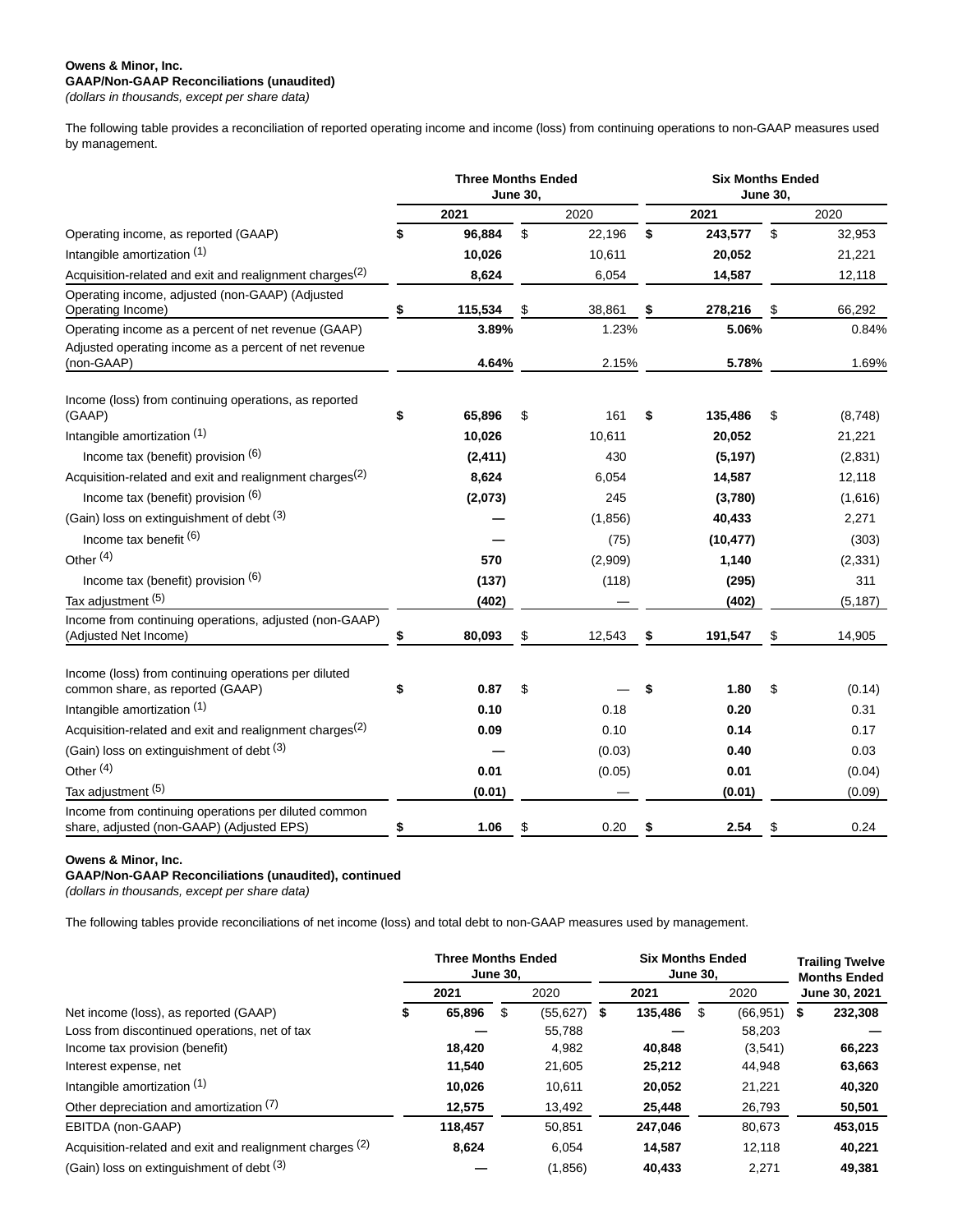| Other $(4)$                                   | 570     | (2,909) | 1,140   | (2, 331) | 2,285           |
|-----------------------------------------------|---------|---------|---------|----------|-----------------|
| EBITDA, adjusted (non-GAAP) (Adjusted EBITDA) | 127,651 | 52,140  | 303.206 | 92,731   | 544,902         |
|                                               |         |         |         |          |                 |
|                                               |         |         |         |          | <b>June 30,</b> |
|                                               |         |         |         |          | 2021            |
| Total debt, as reported (GAAP)                |         |         |         |          | 1,009,036       |
| Cash and cash equivalents                     |         |         |         |          | 45.424          |

Net debt (non-GAAP) **\$ 963,612** Trailing twelve-months EBITDA, adjusted (non-GAAP) (Adjusted EBITDA) **544,902** Leverage ratio of net debt to trailing twelve-months adjusted EBITDA **1.8**

#### **Owens & Minor, Inc. GAAP/Non-GAAP Reconciliations (unaudited), continued**

The following items have been excluded in our non-GAAP financial measures:

 $<sup>(1)</sup>$  Intangible amortization includes amortization of intangible assets established during purchase accounting for business combinations. These</sup> amounts are highly dependent on the size and frequency of acquisitions and are being excluded to allow for a more consistent comparison with forecasted, current and historical results and the results of our peers.

(2) There were no acquisition-related charges for the three and six months ended June 30, 2021 compared to \$3.9 million and \$8.1 million for the same periods of 2020, which consisted primarily of transition costs for the Halyard acquisition. Acquisition-related charges for the twelve months ended June 30, 2021 were \$3.7 million, which consisted primarily of transition costs for the Halyard acquisition. Exit and realignment charges were \$8.6 million and \$14.6 million for the three and six months ended June 30, 2021 and consisted primarily of an increase in reserves associated with certain retained assets of Fusion5, IT restructuring charges and other costs related to the reorganization of our U.S. operations. Exit and realignment charges were \$2.2 million and \$4.0 million for the three and six months ended June 30, 2020 and consisted primarily of severance from reduction in force and other costs related to the reorganization of the U.S. commercial, operations and executive teams. Exit and realignment charges were \$36.5 million for the twelve months ended June 30, 2021, which were associated with severance from reduction in workforce, restructuring charges related to our client engagement center, IT restructuring charges, loss on sale of certain Fusion5 assets, and other costs related to the reorganization of the U.S. operations and commercial teams.

<sup>(3)</sup> Loss on extinguishment of debt for the six months ended June 30, 2021 includes the write-off of deferred financing costs and third party fees associated with the debt financing in March 2021 of \$15.3 million and amounts reclassified from accumulated other comprehensive loss as a result of the termination of our interest rate swaps of \$25.1 million. (Gain) loss on extinguishment of debt for the three and six months ended June 30, 2020 primarily includes the write-off of deferred financing costs and third party fees, offset by the gain on extinguishment of debt related to the partial repurchase of our 2021 and 2024 Notes. Loss on extinguishment of debt for the twelve months ended June 30, 2021 includes the write-off of deferred financing costs and third party fees of \$19.3 million, amounts reclassified from accumulated other comprehensive loss as a result of the termination of our interest rate swaps of \$25.1 million, and a make-whole premium related to the extinguishment of our 2021 Notes of \$5.0 million.

(4) Other includes interest costs and net actuarial losses related to our retirement plans for the three and six months ended June 30, 2021 and the twelve months ended June 30, 2021. Other includes interest costs and net actuarial losses related to our retirement plans of \$0.6 million and \$1.2 million for the three and six months ended June 30, 2020 and gain from the surrender of company-owned life insurance policies of \$(3.5) million for the three and six months ended June 30, 2020.

 $<sup>(5)</sup>$  Includes tax adjustments associated with the estimated benefits under the Tax Cuts and Jobs Act and the Coronavirus Aid, Relief, and Economic</sup> Security (CARES) Act.

 $(6)$  These charges have been tax effected in the preceding table by determining the income tax rate depending on the amount of charges incurred in different tax jurisdictions and the deductibility of those charges for income tax purposes.

(7) Other depreciation and amortization includes depreciation expense for property and equipment and amortization for capitalized computer software.

### **Use of Non-GAAP Measures**

This earnings release contains financial measures that are not calculated in accordance with U.S. generally accepted accounting principles ("GAAP"). In general, the measures exclude items and charges that (i) management does not believe reflect Owens & Minor, Inc.'s (the "Company") core business and relate more to strategic, multi-year corporate activities; or (ii) relate to activities or actions that may have occurred over multiple or in prior periods without predictable trends. Management uses these non-GAAP financial measures internally to evaluate the Company's performance, evaluate the balance sheet, engage in financial and operational planning and determine incentive compensation.

Management provides these non-GAAP financial measures to investors as supplemental metrics to assist readers in assessing the effects of items and events on its financial and operating results and in comparing the Company's performance to that of its competitors. However, the non-GAAP financial measures used by the Company may be calculated differently from, and therefore may not be comparable to, similarly titled measures used by other companies.

The non-GAAP financial measures disclosed by the Company should not be considered substitutes for, or superior to, financial measures calculated in accordance with GAAP, and the financial results calculated in accordance with GAAP and reconciliations to those financial statements set forth above should be carefully evaluated.